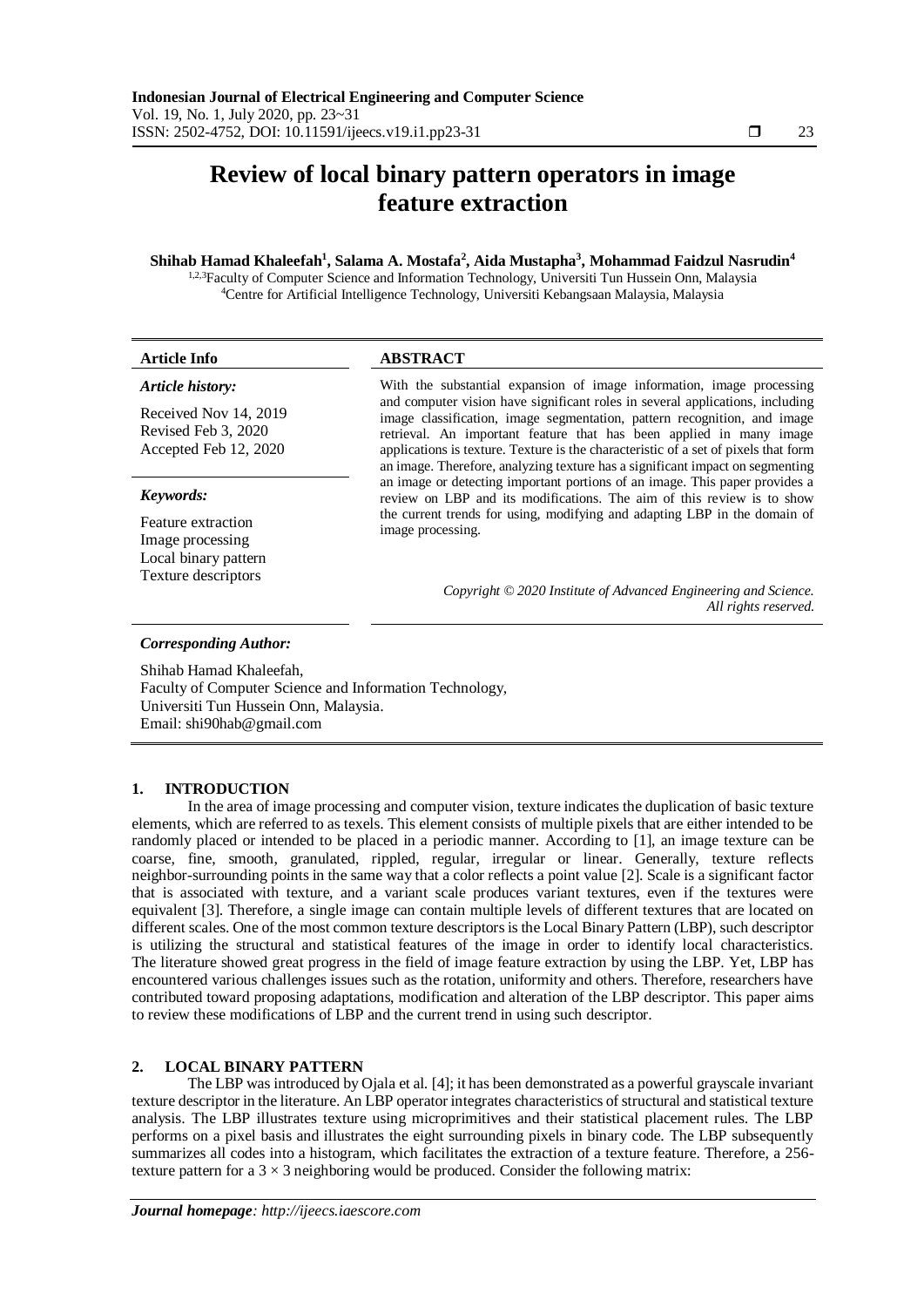$$
B = \begin{pmatrix} g_8 & g_1 & g_2 \\ g_7 & g_{(0,0)} & g_3 \\ g_6 & g_5 & g_4 \end{pmatrix}
$$
 (1)

This matrix shows a  $3 \times 3$  grayscale block of pixels, in which the center is located at (0,0). In this manner, LBP will subtract the coordinate from each neighbor as follows:

$$
LBP1 = \begin{pmatrix} (g_8 - g_{center}) & (g_1 - g_{center}) & (g_2 - g_{center}) \\ (g_7 - g_{center}) & g_{center} & (g_3 - g_{center}) \\ (g_6 - g_{center}) & (g_5 - g_{center}) & (g_4 - g_{center}) \end{pmatrix}
$$
(2)

To generate the binary code, the following equation should be considered:

$$
LBP2 = \begin{pmatrix} s(g_8 - g_{center}) & s(g_1 - g_{center}) & s(g_2 - g_{center}) \\ s(g_7 - g_{center}) & g_{center} & s(g_3 - g_{center}) \\ s(g_6 - g_{center}) & g(g_5 - g_{center}) & s(g_4 - g_{center}) \end{pmatrix}
$$
  

$$
s(x) = \begin{cases} 1 & \text{if } x \ge 0 \\ 0 & \text{if } x < 0 \end{cases}
$$
 (3)

Consequentially, an eight-bit binary pattern will be encoded as follows:

$$
LBP = \sum_{a=0}^{8} \sum_{(g_a - g_c)2}^{8} P^{(a)}(4)
$$

The possible 256-bit pattern that is produced by (3) will be used to construct a histogram, which will facilitate the process of texture description. Texture is a significant characteristic of different types of images and is involved in several images from multispectral images to microscopic images. The significance of texture is depicted in numerous computer vision and image analysis applications. Recently, different discriminative local texture descriptors have been proposed; the most common descriptor is local binary pattern. The local binary pattern (LBP) was originally presented as a texture descriptor [5]. The LBP has been utilized in several domains of computer vision, such as face recognition and facial expression recognition, to model motion and actions. Multiple modifications have been conducted on the original LBP to fit other tasks. The LBP has contributed toward significant progress in the area of texture analysis, where various applications that range from 2D texture to 3D texture have been examined. The LBP can be viewed as a unifying method for the classical divergent statistical and structural models of texture analysis. The key success factor behind the LBP is its accurate monotonic grayscale changes, such as illumination variations. In addition, the LBP has another advantage-simple computations-which renders it competitive in the area of real-time image analysis. The LBP depends on the assumption that emphasizes that texture has two complementary perspectives: pattern and strength. The pixels of an image are being annotated by a specific threshold that compares neighboring pixels with the center. The result will be represented as a binary number. This resulting value will be used as a texture descriptor.

| <b>Example</b> |  |  | <b>Threshold</b> |  |  | Weights |  |  |  |
|----------------|--|--|------------------|--|--|---------|--|--|--|
|                |  |  |                  |  |  |         |  |  |  |
|                |  |  |                  |  |  |         |  |  |  |
|                |  |  |                  |  |  |         |  |  |  |

The first table contains a  $3\times3$  pixel, which represents an image portion. The LBP focuses on the center, in which all surrounding pixels will be compared against the center. This comparison attempts to identify the smaller and greater values. Thus, the pixels that have greater values than the center will be encoded as 1, and the pixels that have values smaller than the center will be encoded as 0, as shown in the second table (i.e., threshold). The pattern can be extracted as '10001111' and will be utilized as a texture feature for learning purposes. The third table provides an assumption by assigning weights to all pixels (which are powers of 2). The LBP is computed by summing all corresponding pixels in the second table as follows: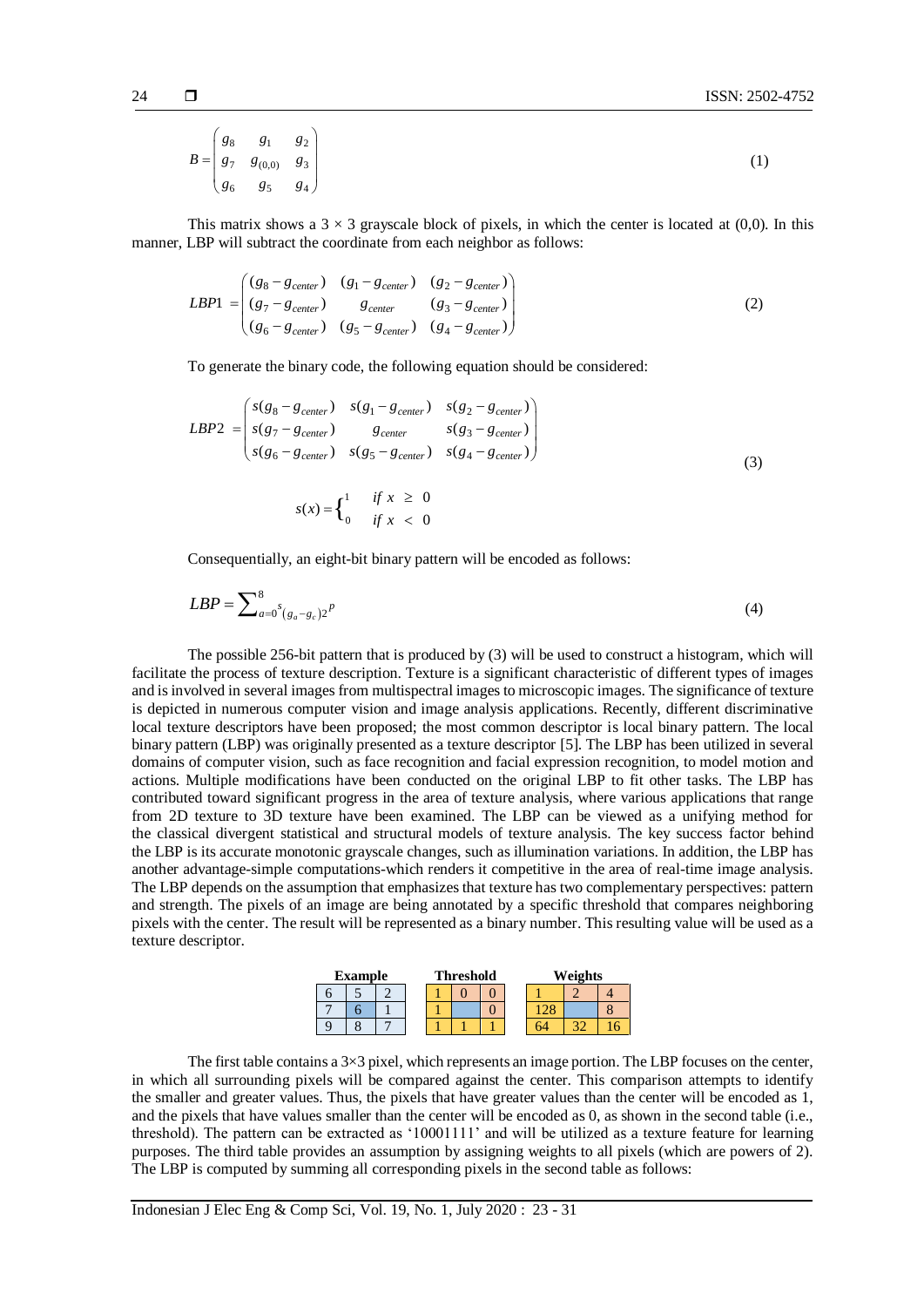25

 $LBP = 1 + 128 + 64 + 32 + 16 = 241$ 

C, which is the contrast measure, is computed by summing all corresponding pixels of '1' divided by their number and then subtracting them from the corresponding pixels of '0' divided by their number as follows:

$$
C = \frac{6+7+9+8+7}{5} - \frac{5+2+1}{3} = 4.7
$$

Note that if all pixels have the same values of '1' or '0', the results of C will be zero. The C and 2D distributions of the LBP codes are employed as a features vector in texture analysis, such as recognition.

## **2.1. Uniform local binary pattern**

Ojala et al. [6] have identified some frequent patterns, such as edges, curves and spots. These patterns can be represented by the transition from '1' to '0' in the matrix as follows:

Based on these patterns, uniform local binary patterns (U-LBP) were introduced. The key advantage of the U-LBP is that it minimizes the number of patterns, which reduces the length of the feature vector. Generally, binary patterns are considered significant properties of texture; they usually have the majority of the frequency. This pattern is uniform and can be determined using a uniformity measure that identifies the spatial transition. Figure 1 depicts an image, in which the left side shows the non-uniform changes and the right side shows the uniform changes. The uniformity pattern can be computed as:

$$
LBP \stackrel{riu2}{\underset{p,r}{\text{in}}} = \int_{\mathcal{D}} \sum_{p=0}^{p-1} s \left( g_p - g_c \right) \quad \text{if} \quad U\left( LBP_{p,R} \right) \leq 2 \tag{5}
$$

Where,

$$
U\left(LBP_{p,r}\right) = \left| s\left(g_p - g_c\right) - s\left(g_0 - g_c\right) \right| + \sum_{p=1}^{p-1} \left| s\left(g_p - g_c\right) - s\left(g_0 - g_c\right) \right|
$$



Figure 1. Uniform and non-uniform pattern

A critical expansion is the uniform local binary pattern, which has been presented to diminish the dimensionality of the highlighted feature vector and scrutinize the rotation invariant. This premise is spurred by the hypothesis that some of the binary patterns in texture images occur more commonly than other patterns. LBP can be uniform in the event that the double design contains at most two—0-1 or 1-0—transitions. For example, the feature vector '11101111' is a uniform pattern because it has two transitions, whereas the feature vector '101010' is not uniform because it has five transitions. The pattern 00010000 has 2 transitions and is known as a uniform pattern, whereas the pattern 01010100 has 6 transitions. To compute the LBP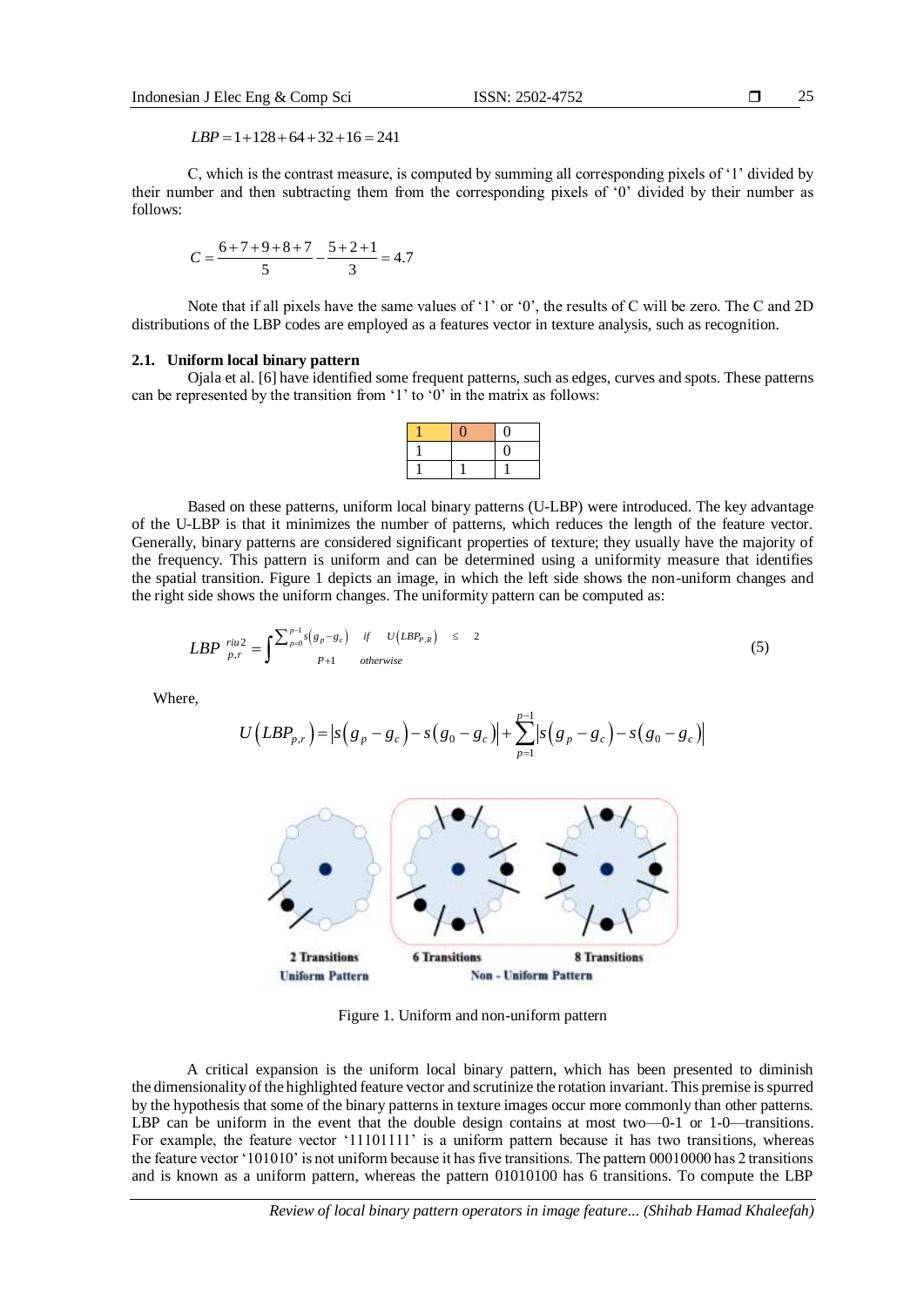histogram, the histogram has a separate bin for every uniform pattern, and all non-uniform patterns are assigned to a single bin. The uniform local patterns and length of the feature vector will be used for a single cell to reduce from 256 to 59.

# **2.2. Completed modeling local binary pattern**

Guo et al. [7] introduced a new operator and a texture classification scheme for the local binary pattern. This operator is referred to as completed modeling, where the local variances have been decomposed into two main parts: the first part for the sign and the second part for the magnitude.

The CLBP\_M is defined by the following operator:  
\n
$$
CLBP \_M_{P,R} = \sum_{p=0}^{P-1} t(m_p, c) 2^p, t(x, c) \begin{cases} 1, x \ge c \\ 0, x < c \end{cases}
$$
\n(6)

The CLBP\_C is defined by the following operator:

$$
CLBP \_C_{P,R} = t(g_c, c_I) \tag{7}
$$

The 3D joined histogram is generated from the three components and denoted by:

$$
CLPB \, S_{P,R}^{riu2} / M_{P,R}^{riu2} / C. \tag{8}
$$

Instead of the contrast measure of the standard LBP, the completed modeling local binary pattern (CLBP) aims to utilize the magnitude as an alternative. The authors have also added information related to the intensity of an image in their representation. In their work, all pixel values have been subtracted from the center's value as follows:

| <b>Sample</b> |  |  |  | <b>Local difference</b> |  |
|---------------|--|--|--|-------------------------|--|
|               |  |  |  |                         |  |
|               |  |  |  |                         |  |
|               |  |  |  |                         |  |

The sign has been implemented by representing the negative values as '-1' and the positive values as '1' as follows:

| <b>Local difference</b> |  | Sign |  |
|-------------------------|--|------|--|
|                         |  |      |  |
|                         |  |      |  |
|                         |  |      |  |

Consequentially, the authors have used the magnitude of the sign matrix as follows:

| <b>Sign</b> |  |  |  |  |  | <b>Magnitude</b> |
|-------------|--|--|--|--|--|------------------|
|             |  |  |  |  |  |                  |
|             |  |  |  |  |  |                  |
|             |  |  |  |  |  |                  |

The threshold binary values of the magnitude will be presented as follows:

| <b>Magnitude</b> |  | <b>Threshold binary</b> |  |
|------------------|--|-------------------------|--|
|                  |  |                         |  |
|                  |  |                         |  |
|                  |  |                         |  |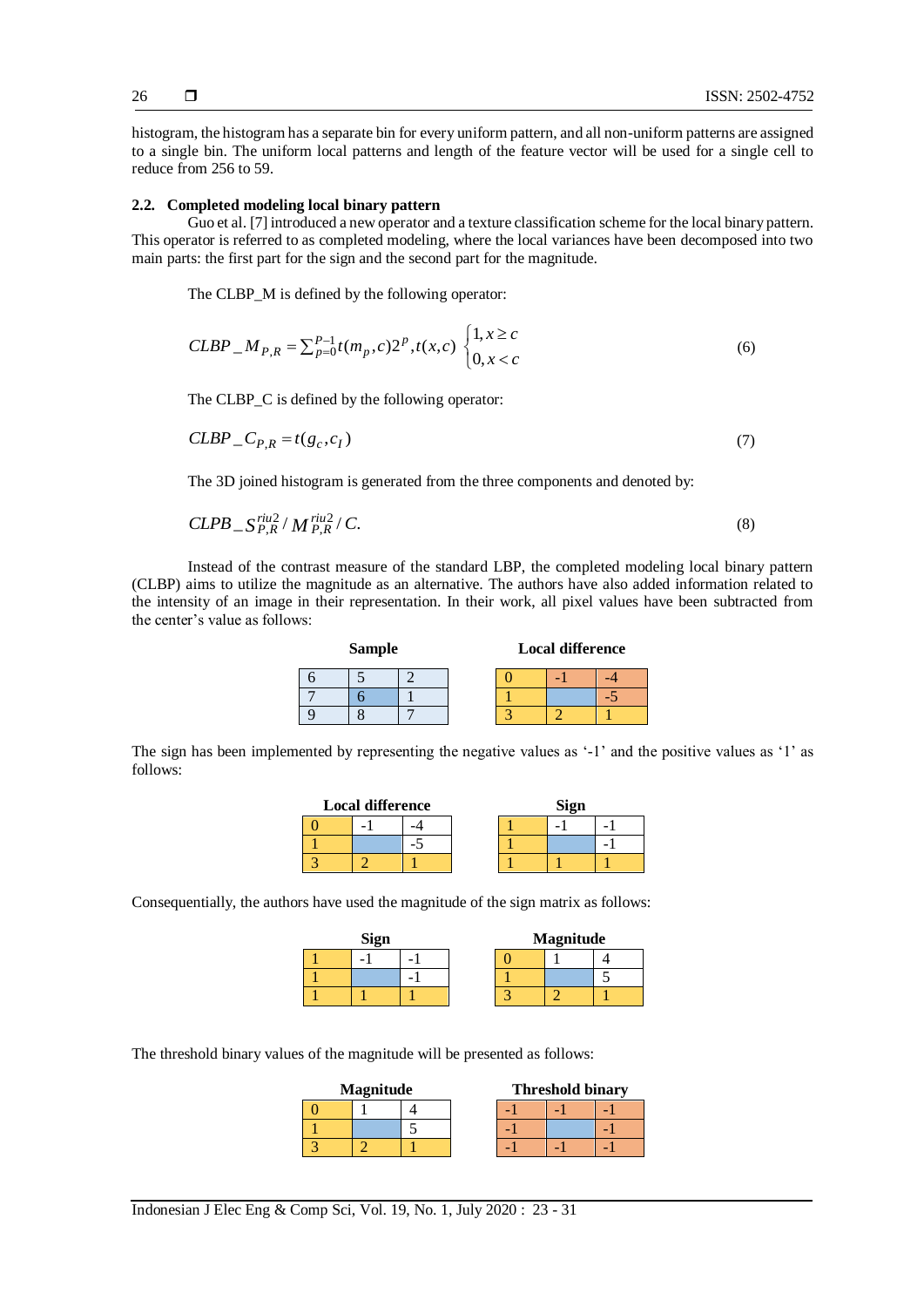27

## **2.3. Volume local binary pattern (VLBP)**

The LBP has faced a new challenge, which is represented by motion analysis. Pietikäinen [8] has introduced an extension of the LBP, which has the ability to analyze dynamic texture in a spatiotemporal manner. The proposed extension is known as the volume local binary pattern (VLBP). This method treats texture in three dimensions: two spatial dimensions and one dimension that represents time.

$$
VLBP = \sum_{q=0}^{3p+1} v_q 2^q
$$
 (9)

To simplify the expression of *V* we use  $V = v(v_0, ..., v_q, ..., v_{3p+1})$  and *q* corresponds to the index of values in V orderly. By assigning a binomial factor  $2^q$ , for each sign  $s(g_{t,p} - g_{t_c,c})$  we transform (4) into a unique  $VLBP_{l,p,r}$  number that characterizes the spatial structure of the local volume dynamic texture:



Figure 2. Volume LBP

Where *V* in a local neighborhood of a monochrome dynamic texture sequence as the joint distribution of the gray levels of  $3p+3(p+1)$  image pixels.

$$
V = v(gt_c - L, c, gt_c - L, 0, \cdots, gt_c - L, P - 1, gt_c, c, gt_c, 0,\cdots, gt_c, P - 1, gt_c + L, 0, \cdots, gt_c + L, P\n- 1, gt_c + L, c)
$$
\n(10)

Where the gray value  $gt_C$ ,  $c$  corresponds to the gray value of the center pixel of the local volume neighborhood,  $gt_C - L$ , *c* and  $gt_C + L$ , *c* correspond to the gray values of the center pixels in the previous and posterior  $gt_c - L$ , and  $gt_c + L$ , correspond to the gray values of the center pixels in the previous and posterior neighboring frames with time interval L;  $g_{t,p}(t = t_c - L, t_c, t_c + L; P = 0, ..., P-1)$  correspond to the gray values of P Equally spaced pixels on a circle of radius  $R(R \succ 0)$  in image t, which form a circularly symmetric neighbor set.

As shown in Figure 2, addressing 3 dimensions involves a cube of pixels, where the center will be compared with every neighbor. The result is  $2^{20}$  possibilities. For this reason, the authors have focused on three orthogonal planes rather than the whole cube to decrease the possibilities, as shown in Figure 3.

The result is  $3 \times 2^8$ , which is substantially smaller than  $2^{26}$  [9]. The original applications, which were based on VLBP, have been intended to detect faces, facial expressions, and facial gender and to perform lip-reading. As previously mentioned, the eight surrounding pixels will be used to construct the histogram. In this manner, four neighbors will be located at different distances than the other neighbors. To overcome this issue, a circular neighborhood can be utilized. Figure 4 depicts this utilization, in which the neighbors that are not be located exactly at the center can be interpolated. Two parameters—P and R—should be considered, where R indicates the distance between each neighbor and the center, and P indicates the number of samples at this distance.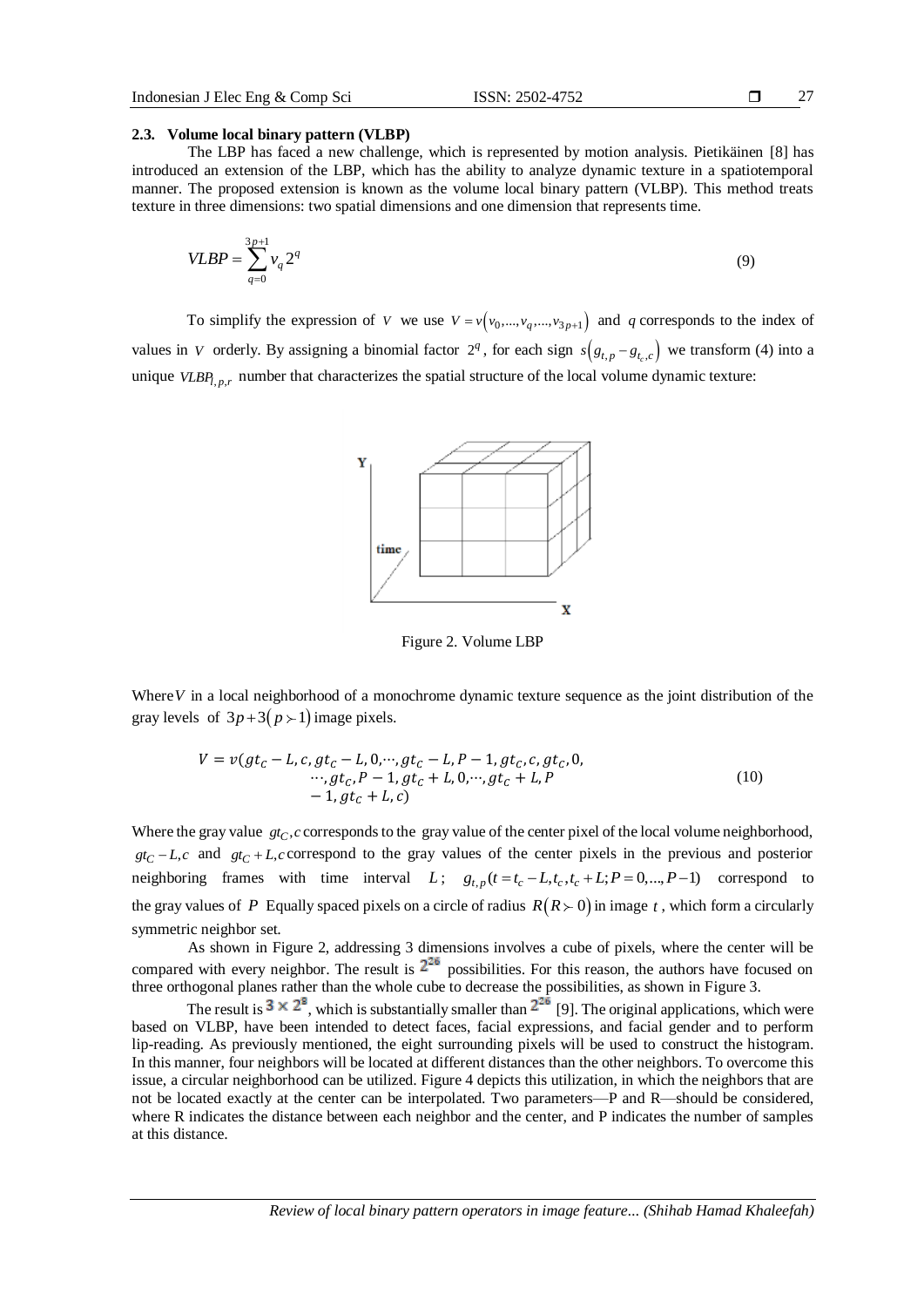

Figure 3. 3-orthogonal planes



Figure 4. Circular LBP

## **2.4. Rotation invariant local binary pattern**

This type of LBP is concentrated on the rotation of an image, where the values of neighbors that surround the centers will change. The rotation invariant LBP has the ability to overcome this issue by shifting the binary structure using the following equation:

$$
LBP_{p,r}^{ri} = \min \{ ROR(LBP_{p,r}, i) | i = 0, 1, \dots, P-1 \}
$$
\n(11)

where ROR (x,i) performs a circular bitwise right shift on the P bit number. Figure 5 depicts a rotation of an image, where the values of the neighbors change. Assume that the black dot indicates the 1's and the white dots indicate the 0's. The pattern of the image before the rotation is different compared with the pattern after rotation. By applying the rotation invariant LBP, the patterns can be identical.



Figure 5. Different patterns of a rotated image

Guo et al. [10] adapted the standard local binary pattern by combining the directional statistics from the invariant rotation. This statistical information has been used to enhance the classification of the LBP, in which specific information, such as the deviation of the local differences, is utilized. Other information, such as the least squares, has been utilized to decrease the local variances that contribute to stabilizing the directional features. Garcia et al. [11] have modified the adapted LBP, in which the standard deviation has been oriented rather than utilized within the matching process. This modification has shown competitive results in some domains of interests. Guo et al. [12] have proposed a variance LBP, in which the gray contrast has been utilized as a weight for pruning the computations of the LBP histogram. The proposed variance features have been utilized to predict the principal orientations. The proposed variance features have been utilized to identify the nondominant patterns for the sake of dimensionality reduction. Zhang et al. [13] have proposed a modified rotation invariant LBP by combining a new operator with the rotation measures included in the standard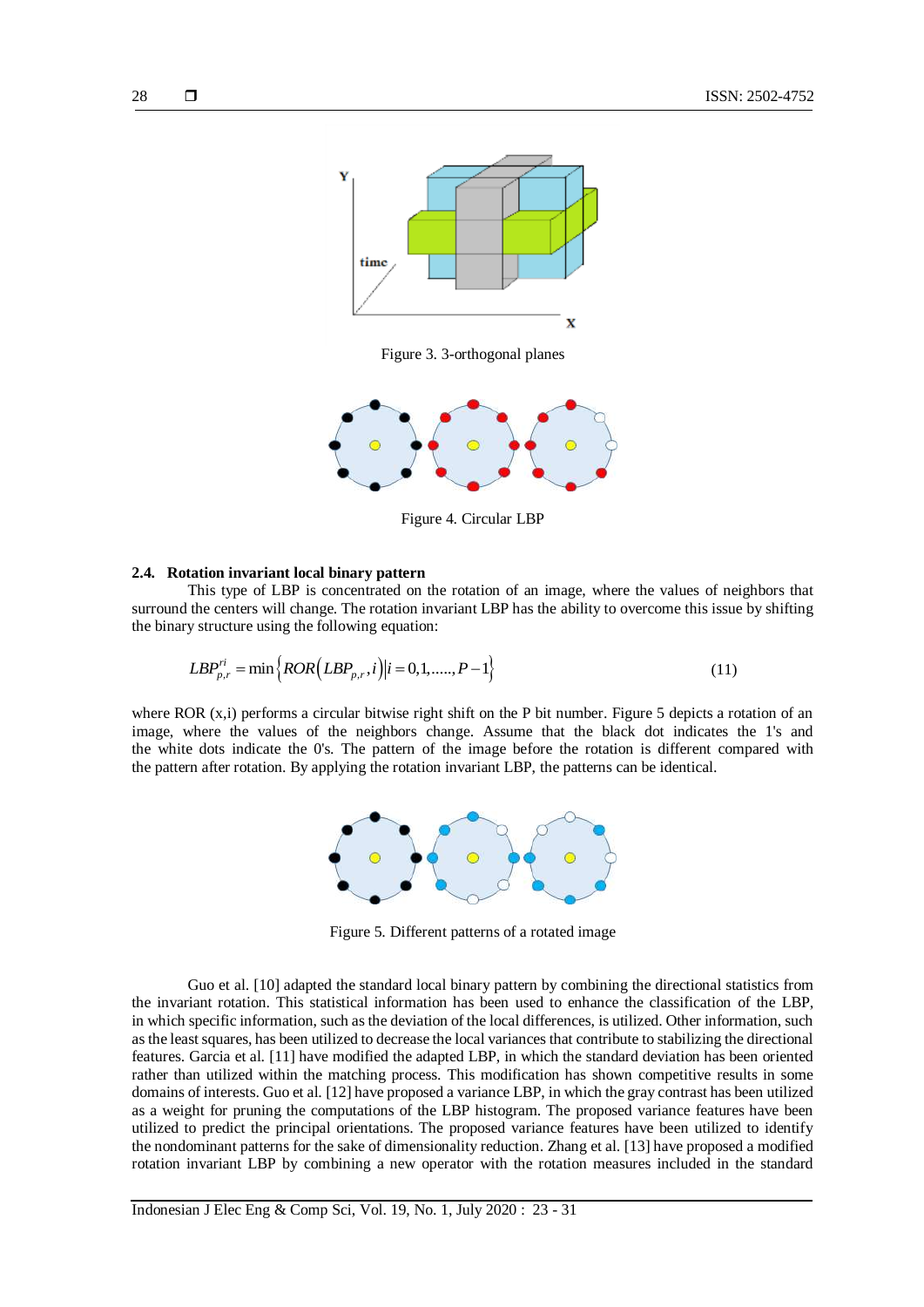29

operator. This operator was a monogenic tensor that aimed to identify the information related to the local surface, which has been performed using Riesz transforms. Zhao et al. [14] determined the information related to the gray contrast without the need to identify the structural information. This step has been performed by utilizing an operator referred to as the completed local binary count. According to the authors' assumptions, identifying some structural information for accommodating classification based on a rotation invariant is not necessary in some cases. Zhao et al. [15] presented a method for extracting features related to a rotation-invariant using a histogram of patterns that are not invariant based on Fourier transforms, in which the histogram of the LBP has been involved. The proposed method enhancing the classification of rotation-invariant and shown competitive results in terms of the classification accuracy compared with the state of the art.

# **2.5. Rotation invariant uniform local binary pattern (RIULBP)**

Similar to the rotation invariant, this pattern can be obtained in the same way. Figure 6 shows a pattern of rotation invariant uniform, where eight neighbors and 9 rotation invariant uniform LBP codes have been depicted. Two rotations are depicted without any changes to the 0's and 1's (i.e., 0 and 8), while the remaining rotations showed a sequence of changes (i.e., 1-7).



Figure 6. Uniform rotation invariant LBP

## **2.6. Current Trends of Using LBP**

The local binary pattern is an effective texture feature analysis method that has been examined for several domains in the literature. For instance, Liu et al. [16] have addressed the problem of the sensitivity of the LBP regarding noisy data, which hinder the capturing of macrostructure information. The authors have proposed a novel texture classification method that is based on a median robust extended LBP. Unlike the traditional method, the proposed method constrains the regional image medians instead of the raw image intensities. Using benchmark data, the authors have demonstrated that the performance of their proposed method is superior regarding the grayscale variations and noise-resistance. Khaleefah et al. [17] have utilized texture classification method by using LBP descriptors for the task of paper texture identification or fingerprinting, which are well-known technique, in the texture classification that shown superior performance in authenticating documents. Wan et al.[18] have proposed an enhanced LBP, namely, average-LBP, for the process of texture analysis of human breast tissue images. These images are obtained by optical coherence microscopy (OCM), which is a technology to capture microscopic images of human tissue. The proposed averaged-LBP has outperformed the original LBP in terms of encoding the texture structure.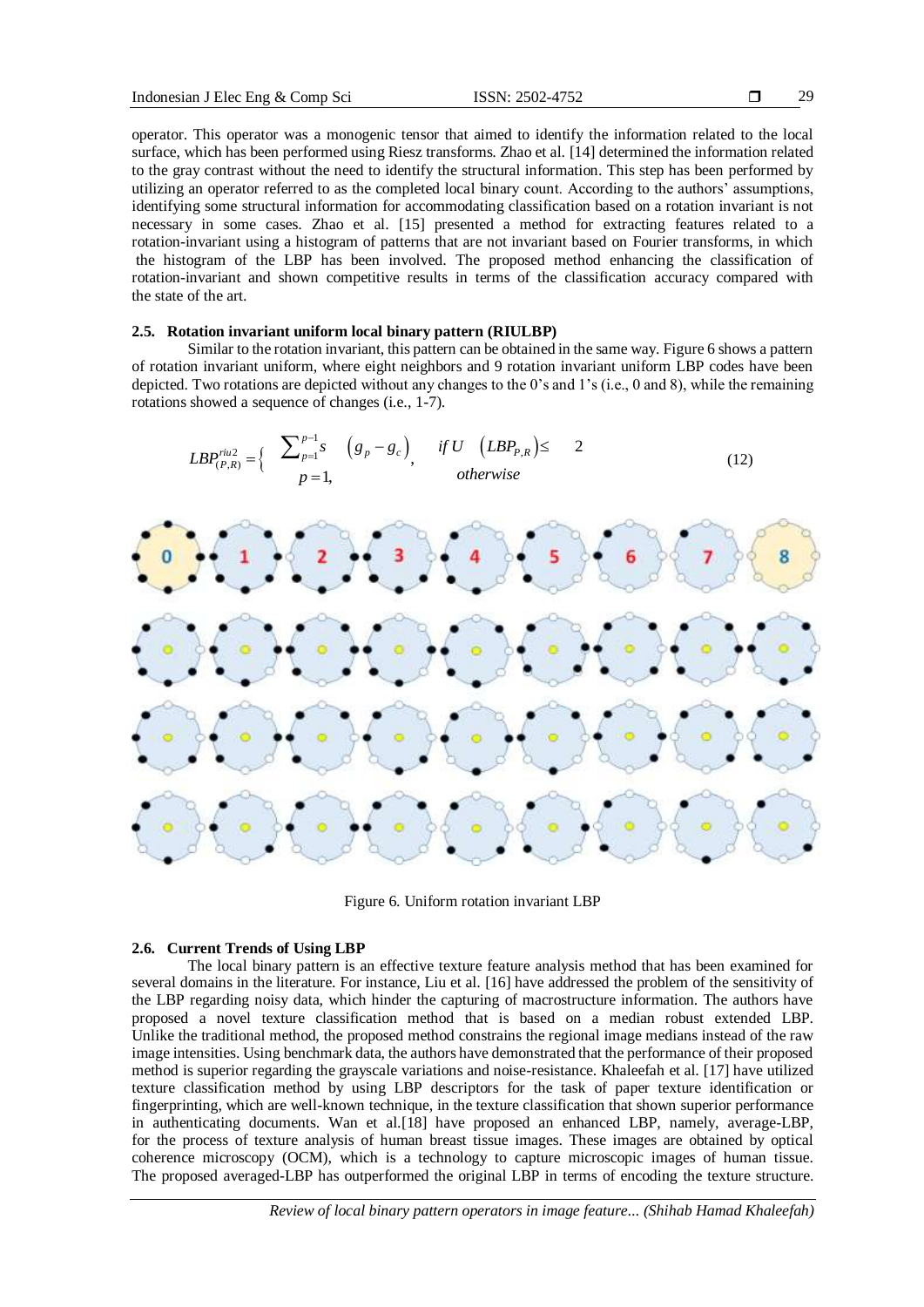With the availability of real-time 3D sensors, such as Kinect, the efforts of gesture recognition have extensively progressed. Since the 2D LBP utilizes texture information, it cannot be applied for gesture recognition, which usually does not have texture information. Therefore, Kim et al. [19] have proposed an adaptive LBP for 3D hand tracking. The proposed method has the ability to be invariant to both rotation and the depth distance in

range images. Khaleefah et al. [20] have employed  $(LBP_{p,r}^{basic}, LBP_{p,r}^{rel2})$  for the automated paper

fingerprinting (APF) method. The results of the experiments showed that the proposed method can identify deformed paper fingerprinting. Similarly, Dey et al. [21] have addressed the problem of word spotting, in which the digital libraries usually store their books as images. Therefore, a vital demand exists to process these images to detect words, which would offer a great opportunity for information retrieval, where the user can search using some keywords and obtain accurate results. Thus, the authors have proposed a combination of LBP and spatial sampling for the process of detecting or spotting handwritten words using large-scale historical documents. Comparing the results of texture analysis features with other methods, the proposed method has demonstrated better performance. Additionally, Almezoghy et al. [22] have proposed a method for human palm print detection using the LBP. The proposed method utilizes different morphological features, and the LBP will use this feature to perform the detection. Using real data collected from 500 people, the proposed method has been applied and compared with other methods, such as principle component analysis. The experimental results showed that the performance of the proposed method is superior to PCA.

Bian et al. [23] have proposed an extension of the LBP, which is referred to as multistructure LBP, for the process of classifying high-resolution images. The proposed method utilizes three coupled descriptors with multistructure sampling to identify complementary features. The results revealed that the proposed method has the ability to effectively capture local spatial pattern and local contrast compared with other methods. Jia et al. [24] have improved the classification of hyperspectral images using a novel LBP, namely, LBP superpixel-level. The proposed method utilizes a uniform LBP to identify local features. Consequentially, a support vector machine classifier has been used to classify the description of every pixel that belongs to every class. Using real data of hyperspectral images, the proposed method showed superior performance in terms of classification. Due to the limitation of the traditional LBP when capturing spatial structures, Yuan et al. [25] have proposed a Hamming-distance approach to the LBP for texture classification and material recognition. The experiments demonstrate the efficacy of the proposed method. Another study by Xu et al. [26] has addressed the problem of averaging the underlying smooth surface in an image when using the original LBP. Therefore, the authors have proposed a polynomial contrast binary pattern (PCBP) to efficiently estimate the underlying local surface information that can be depicted as a linear projection of the local patch. The authors have examined the proposed method for the facial recognition task. Kou et al. [27] have examined the limitation of the inability to capture the macro and micro structure of an image when using the traditional LBP. The authors have proposed the principal curvatures local binary pattern (PCLBP) to capture consecutive rotation invariance, which can improve the extraction of micro and macro structure texture information. Table 1 summarizes all LBP texture analysis related work that has been illustrated in subsequent paragraphs.

#### Table 1. Summary of current trends for the LBP

| Reference                   | Method                      | Problem          | Task                                             |
|-----------------------------|-----------------------------|------------------|--------------------------------------------------|
| Liu et al. $[16]$           | <b>Extended LBP</b>         | Structure        | Image classification                             |
| Wan et al. $[18]$           | Average-LBP                 | Averaging        | Medical image classification                     |
| Kim et al. $[19]$           | Adaptive LBP                | Structure        | Image classification for handwritten recognition |
| Dey et al. $[21]$           | LBP and spatial sampling    | Structure        | Image segmentation for handwritten recognition   |
| Almezoghy et al. [22]       | PCA-LBP                     | Averaging        | Image classification for palm recognition        |
| Bian et al. [23]            | Multistructure LBP          | Structure        | High-resolution image classification             |
| Jia et al. [24]             | LBP superpixel-level        | Structure        | Image classification for hyperspectral images    |
| Yuan et al. [25]            | HDLBP for spatial structure | Structure        | Image classification for material recognition    |
| Xu et al. $[26]$            | <b>PCBP</b>                 | Averaging        | Face recognition                                 |
| Kou et al. [27]             | <b>PCLBP</b>                | Structure        | Image texture classification                     |
| Khaleefah et al. [17,20,28] | LBP, ULBP                   | Parameter tuning | Paper fingerprinting                             |

#### **3. CONCLUSION**

This paper provided a review on LBP as a texture descriptor along with its modifications. Most of the proposed modifications of LBP were intended to solve specific problems such as structural and averaging information. Future work shall consider the application of different combinations of LBP and other descriptors.